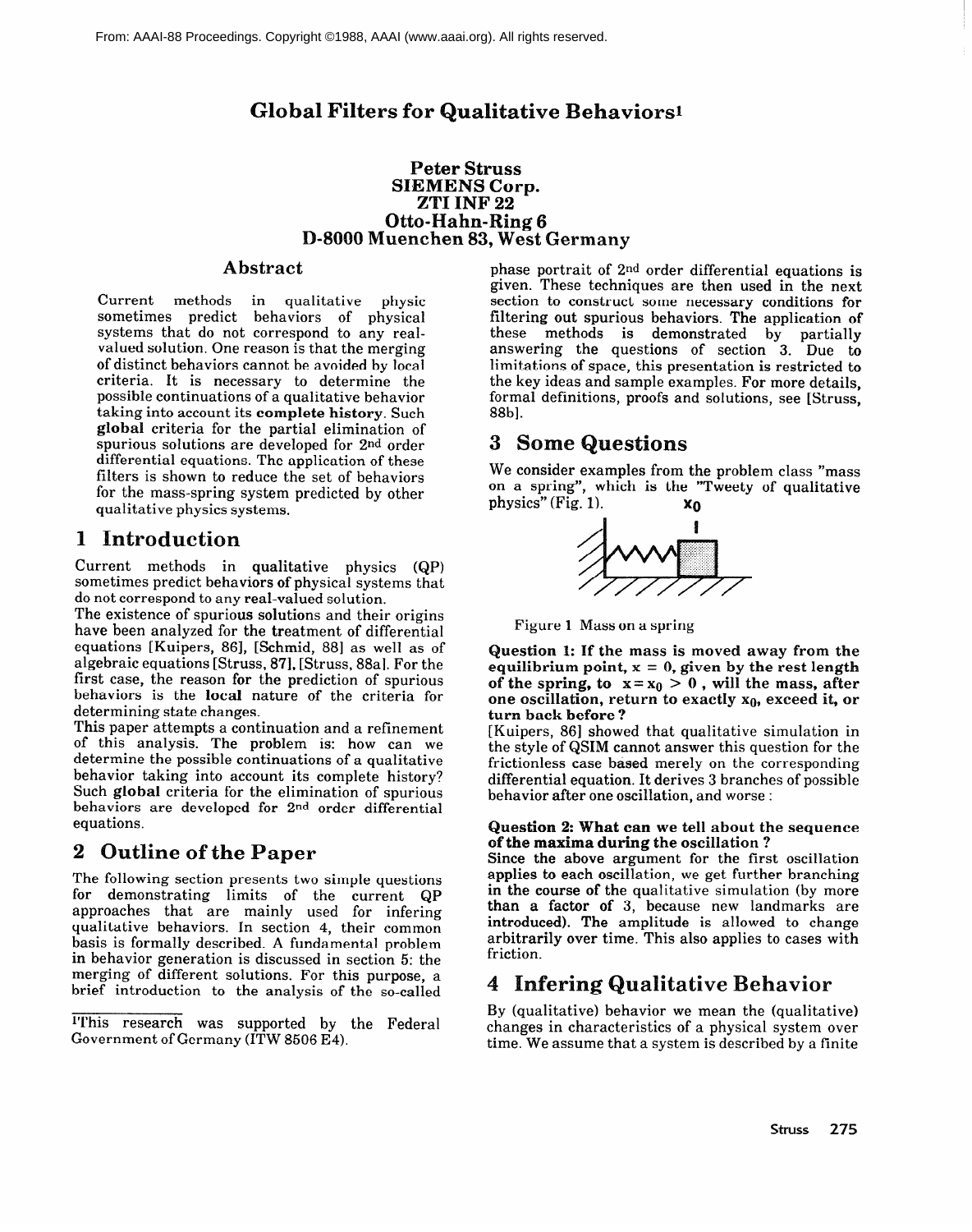number of characteristic **parameters pi.** In the quantitative case, they are real-valued functions. Some of them may be the derivatives of others. In QP, these parameters take on **qualitative values, i.e.**  essentially neighboring open intervals and the **"landmarks"** separating them, forming **quantity spaces** Qi which are possibly parameter-specific.

A **qualitative state** is a tuple of qualitative values  $(q_1, ..., q_n)$  for the parameters.

Let S denote the set of all states. **State transitions** are pairs of states forming a relation  $T \subset S \times S$ , where  $(s,s) \notin T$ .

Finally, a **behavior** is a sequence of states  $b = ( ..., s_{n}, ..., s_{0}, s_{1}, ..., s_{n}, ...) \in B$ , either finite or infinite on one or both sides.

For a behavior  $b = (..., s_{n-1}, s_n)$ , finite on the right hand side, a (forward) **continuation** is a behavior  $b_c = ( ... , s_{n-1}, s_n, s'_{n+1})$ . Now we state our general

problem : **Given a description of a system S, and an** 

**admissible behavior b, determine the admissible continuations of b.** 

("admissible" intuitively means "corresponding to a real solution"). Hence, QP systems have to solve three subtasks (which are not necessarily separate, subsequent steps): If b is the empty tuple, this is

**- Filtering states:** Determine the possible qualitative states of a system, i.e. sets of qualitative values that satisfy the **equations** of its description.

For  $b = (s_1)$  we have the task of

**- Filtering state transitions:** Determine the possible state transitions, i.e. changes from one state to another that are in accordance with the<br>derivative relations and continuity **derivative relations** and **continuity conditions.** 

This reflects: admissible behaviors can only contain admissible states and state transitions:

 $B_a \subset \{b = (s_i) \in B \mid \forall i \ s_i \in S_a \land (s_{i-1}, s_i) \in T_a\}$ where the subscript "a" denotes "admissible

In this paper we are mainly interested in the remaining case, which has not yet been tackled in a satisfactory way:

**- Filtering behaviors:** Determine the possible behaviors, i.e. "correct" sequences of states (or transitions).

The existing QP methods offer **no criteria** for checking the global correctness of these sequences, and, hence, they have to assume that each path through the state transition graph is an admissible behavior.

# **5 Filtering Behaviors**

The generation of spurious behaviors has different sources [Struss, 88b]. One of them is the merging of different system instances or different behaviors of one system instance. In order to "see" this, we are

#### 5.1 **Making Differential Equations 'Visible: The**

For the subsequent analysis, we **briefly** introduce some basic ideas from a mathematical discipline called qualitative theory of dynamic systems (see e.g. [Andronov, 661). In this theory, qualitative results about the solution space of differential equations are **gained by** applying topological methods. This is possible because of a correspondence between sets of differential equations and vector fields.

Consider again the mass on the spring. This **system is described by some 2nd order** differential equation

(5.1)  $d^2x/dt^2 = -M_0^+(x)$ 

 $(5.2)$ 

or **the** equivalent system of first order equations

$$
\begin{array}{rcl}\n\mathrm{d}x/\mathrm{d}t & = & v \\
\mathrm{d}v/\mathrm{d}t & = & -M_0^+(x) \, ,\n\end{array}
$$

where  $M_0^+$  is a monotonic function with  $M_0^+(0) = 0$ .

(5.2) defines a vectorfield in the (x,v)-plain by mapping each point  $(x_0, v_0)$  of this plain to the vector of the derivatives in this point :

 $(\text{dx/dt}|_{(x_0, v_0)}, \text{dv/dt}|_{(x_0, v_0)}) = (v_0, -M_0 + (x_0)).$ 

Solutions of (5.2) then correspond to those curves **("trajectories")** in the plain that in each point have a tangent in the direction of the respective vector. Fig. 2 shows the construction of this vector field and a part of sample trajectory, to, which corresponds to **a**  damped oscillation.

The collection of these trajectories, the so-called **phase-portrait** of the system, looks locally "in principle" like parallels (except for equilibrium points). This implies that trajectories do not intersect or **branch etc. (see Fig. 3).** 



**Figure** 2 Construction of the phase portrait



Figure 3 Impossible phase portraits

**s**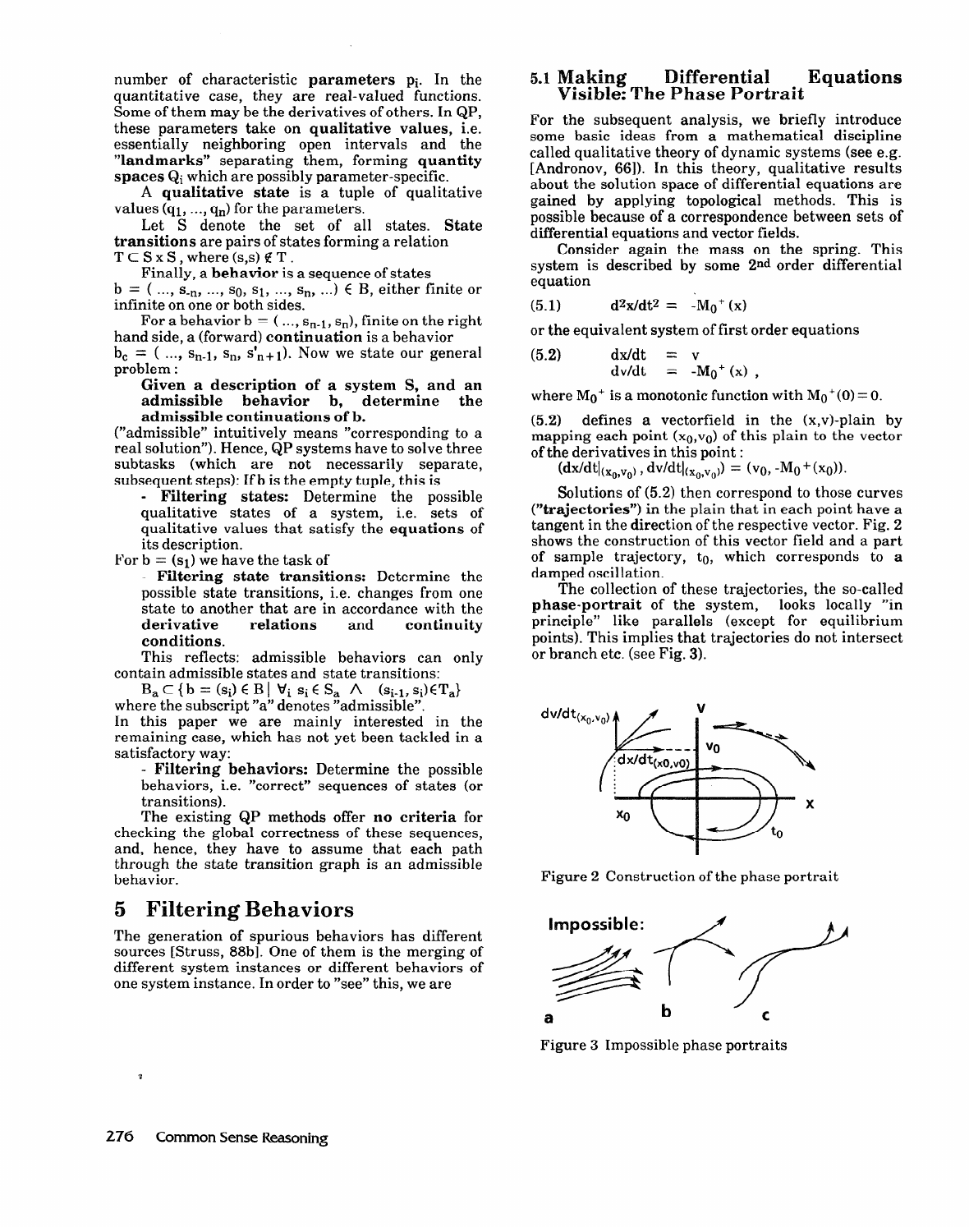Some main charactereristics of the phase portrait of system (5.2) are indicated by Fig. 4. It expresses the oscillatory behavior, but does not decide upon the question whether the system really exhibits a **cyclic**  behavior. Starting at an arbitrary point  $(x_0, 0)$  on the negative x-axis, the respective trajectory,  $t_0$ , first stays in the quadrant  $x < 0$ ,  $v > 0$ , then, intersecting the positive v-axis, continues in the quadrant  $x>0$ ,  $v>0$  and leaves it by reaching some point  $(x_1, 0)$  on the x-axis.

How does this representation relate to the description of the qualitative behaviors derived by QP methods? The quantity spaces for x and v impose a grid on the plain. Each of the rectangles correspond to 9 qualitative states: Its corners represent the states where both x and y take on landmark values (e.g.  $\mathfrak{so}$ in Fig. 4), its interior is a state where x and v are between landmarks (e.g.  $s_1$ ), and the edges exclusive of their endpoints (the corners) are states with only one variable crossing a landmark (e.g.  $s_2$ ). Each trajectory defines a behavior in the sense of section 4, namely the sequence of states it crosses (Fig. 4).



Figure 4 Definition of a behavior by a trajectory



Figure 5 Merging different behaviors

# **5.2 Merging Different Solutions**

Consider the pieces of the trajectories,  $t_1$  and  $t_2$ , in Fig. 5. They introduce the admissible state transitions  $(s_0, s_1)$ ,  $(s_1, s_2)$ ,  $(s_2, s_3)$ ,  $(s_2, s_4)$ ,  $(s_4, s_5)$ . Having constructed a behavior  $b_1 = (s_0, s_1, s_2)$  (which is admissible, since it represents a piece of  $t_1$ ), we have (at least) two possible continuations for  $b_1$ ,  $b_2$  =  $(s_0, s_1, s_2, s_3)$  and  $b_3 = (s_0, s_1, s_2, s_4)$ . Neither of them can be ruled out by the step of state transition filtering, although only b<sub>2</sub> corresponds to a trajectory

of the **specific system under consideration,**  whereas  $b_3$  merges two solutions of the system with different initial conditions. This is the reason why question 1 in section 3 is answered by QP with a branching of the behavior. It was correctly identified in [Kuipers, 86] as the merely local nature of the state transition filtering. We can not unambiguously infer a damped behavior for the occurance of friction: Fig. 5 indicates that if the damped trajectory  $t_2$ returns to state  $s<sub>2</sub>$  as the arc t<sub>1</sub>, the existing filters do not forbid a "jump" back to  $t_2$  and, hence, a spurious cyclic behavior.

# **5.3 Merging Distinct Systems**

Of course, we can argue that the behavior

 $b_3 = (s_0, s_1, s_2, s_4)$  may be not admissible for the system sketched in Fig 5. However, the qualitative description covers a whole family of systems. Could there not be an appropriate choice of a parameter such that  $\mathbf{b}_3$  is admissible for the correspondin system (and  $b_2$  is not) ? Yes, this might happen although it is hard to prove it for a specific case. But, subsequent continuations of  $b_3$  may require choices between state transitions that imply a different choice for the range of the parameter. Hence, in combining admissible state transitions we are not<br>prevented from jumping between different from jumping between different **instances of a class of systems and merge their behaviors** thus potentially generating behaviors which are not admissible for any single system.

In the following section, we construct some filters **for** sequences of state transitions.

# **6** Exploiting the Phase Portrait

We do so mainly by taking advantage of the property that trajectories cannot intersect, because otherwise we would get different solutions for the same initial conditions. The filters apply to 2nd order differential equations. We have to emphasize that this choice has not only been made for the sake of simplicity of the examples. It mainly reflects the fact that only for this case (i.e. vectorfields in the plain), we expect strong results (with the 3rd dimension, chaos starts).

# 6.1 Avoidance of System Merging

Filters aiming at this goal need to identify behaviors that do not correspond to solutions of the same system. We introduce a symmetric binary relation **exclusive** $CB \times B$ , exclusive $(b_1, b_2)$  means that there exists no system instance for which both behaviors,  $b_1$ and b<sub>2</sub>, are admissible.

We know that different trajectories passing through one point of the plain cannot belong to the same system **(Fig.** 3). The problem is how to recognize the respective behaviors, which run through qualitative states instead of points ?

One case is easily solved, namely if states are involved that correspond to points. Hence we call a state  $s = (q_1, q_2)$  a **landmark** state if all the  $q_i$  are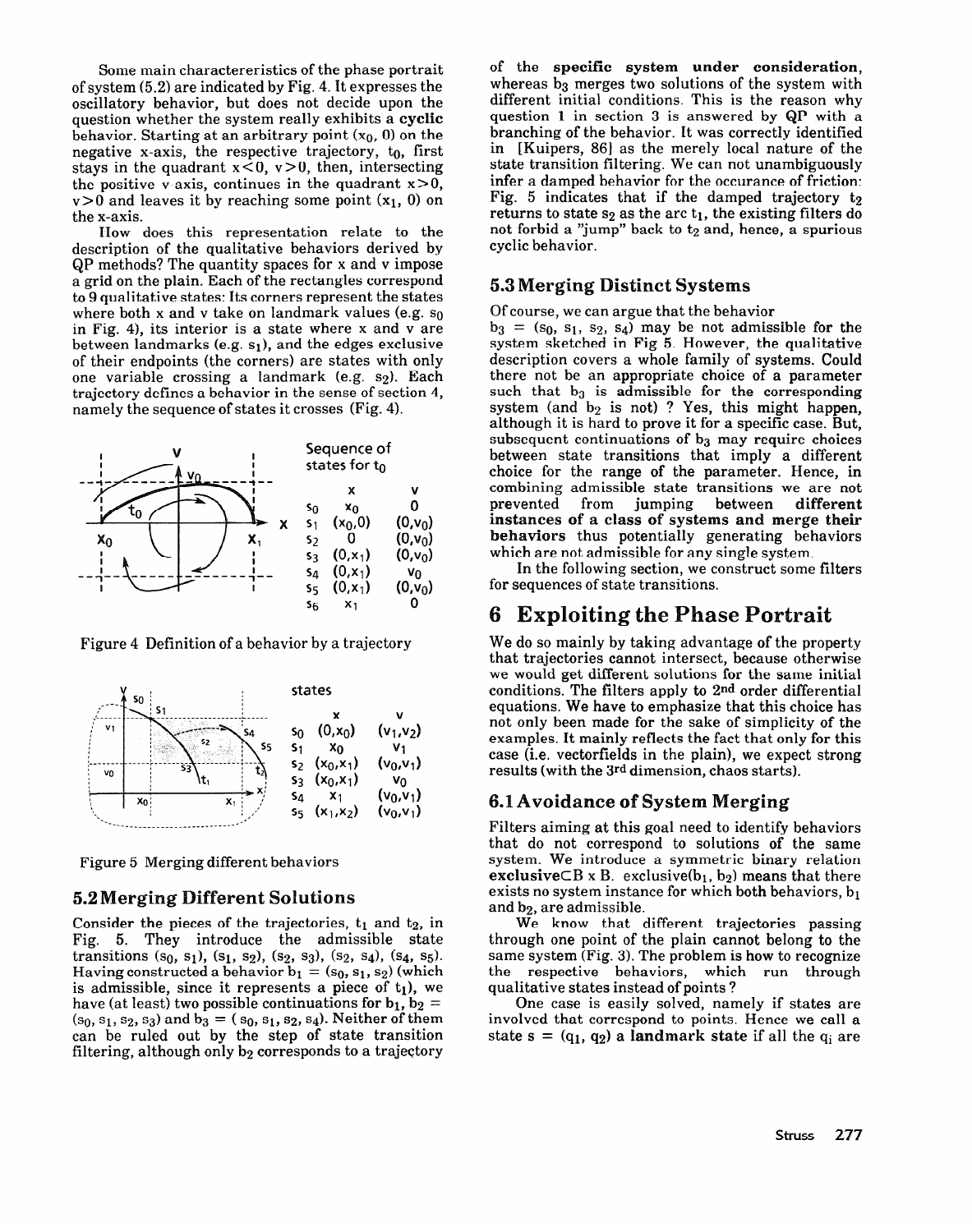landmarks. If exactly one of the  $q_i$  is a landmark, we call it **edge state.** 

We define the relation **convergent**  $\subset$  **B** x **B** x **S** :

convergent  $(b, b', s_0)$  $\mathbf{e} \oplus \mathbf{b} = ( \dots, s_{-1}, s_0) \land \mathbf{b'} = ( \dots, s'_{-1}, s_0) \land \mathbf{b'}$  $s_{-1} \neq s'_{-1}$ 

and analogously a relation **divergent** for

 $b = (s_0, s_1, ...)$ ,  $b' = (s_0, s'_1, ...)$ . Then we have the **Proposition 6.1** 

If b and b' are convergent to or divergent from a landmark state, or an edge state, then

exclusive (b, b') holds.

If two behaviors converge to a state that is not an edge or landmark state, it appears to be difficult to detect a case like the one shown in Fig. 3 b. There is some hope, however, to catch situations like Fig. 3 c on the qualitative level. If a behavior b approaches another one, b', "from the left" and leaves it "to the right", we have the relation crossing(b,b'). Assume we have ways to check whether this relations holds, then we can make use of it by the

#### **Proposition 6.2**

Crossing behaviors are exclusive :

crossing  $(b,b') \Rightarrow$  exclusive  $(b,b')$ .

We may detect spurious behaviors with the obvious

#### **Proposition 6.3**

 $\text{exclusive (b, b)} \Rightarrow \text{spurious(b)}.$ 

For example, a behavior crossing itself is spurious.

Exclusiveness (and crossing) is monotonic w.r.t. **behavior inclusion** :  $b \subset b'$  **is true**, when there is a sequence of continuations of b establishing b'.

**Proposition 6.4** 

 $\bar{b}_1 \subset b'_1 \land \text{exclusive}(b_1, b_2) \Rightarrow \text{exclusive}(b'_1, b_2),$  $b_1 \subset b'_1 \wedge \text{crossing}(b_1, b_2) \Rightarrow \text{crossing}(b'_1, b_2)$ and, hence,

 $b_1 \subset b \ \land \ b_2 \subset b \ \land \ \text{exclusive}(b_1, b_2)$ 

 $\Rightarrow$  spurious(b)

Sometimes we can infer the negation of exclusiveness, i.e. for some b, b' there exists a system allowing both b and b' (see section 6.3). We are allowed to combine behaviors only if they belong to the same solution. For  $b = (..., s_2, s_1, s_0)$  and  $b' =$  $(s_0, s_1, s_2, \ldots)$ , we define the **behavior union** 

 $\mathbf{b} \cup \mathbf{b}' = (..., \mathbf{s}_{2}, \mathbf{s}_{1}, \mathbf{s}_{0}, \mathbf{s}_{1}, \mathbf{s}_{2}, ...).$ 

**Proposition 6.5** 

Let  $s_0$  be a landmark state and  $b = (..., s_{2}, s_{1}, s_{0})$ and  $b' = (s_0, s_1, s_2, \dots)$ , then

 $\neg$  exclusive (b, b')  $\Rightarrow \neg$  exclusive (b  $\cup$  b', b)  $\land$  $\lnot$  exclusive (b  $\cup$  b', b')

Before demonstrating the use of these criteria, we have to provide a way to check the crossing relation.

#### **6.2 Detecting Crossing Behaviors**

As stated above, we hope to check qualitatively whether a behavior approaches another one from one side and leaves it towards the other side. In between, they may share a sequence of states.

**Proposition 6.6** 

Let  $b = (..., s_{c-1}, s_c, ..., s_d, s_{d+1}, ...)$  and  $\mathbf{b}' = ( ..., \mathbf{s}'_{c-1}, \mathbf{s}_c, ..., \mathbf{s}_d, \mathbf{s}'_{d+1}, ...).$ 

convergent-left(b,  $b', s_c$ )

 $\wedge$  divergent-right(b, b', s<sub>d</sub>)  $\Rightarrow$  crossing(b, b'). We will demonstrate the algorithm for checking the relation convergent-left denoting that the first behavior joins the second from the left. The other check is then obvious. Because of Proposition 6.1 we need only consider the case, where s, is the interior of a rectangle. Such a state can be entered from at most 8 neighboring states An example is shown in Fig. 6. Fig. 6a shows the trajectories in the landmark grid. In Fig. 6b, the same situation is transfered to the state space under preservation of the topology of the plain.  $\mathbf{b}^{\dagger}$  is assumed to proceed from  $\mathbf{s}_c$  to  $\mathbf{s}_3$ .





We characterize each of the eight transitions,  $(s, s_c)$ by  $\Delta(s, s_c)$  which is the pair of the changes,  $\Delta$ , of the respective qualitative values (x and v, in our case):

 $\underline{\Delta}(s, s') = \underline{\Delta} ((x,v), (x', v'))$  $\Delta(x, x') = \downarrow$  $(x, x), \Delta(x, y)$ , where  $: \Leftrightarrow$   $X' \leq X$  $\Delta(x, x') = \rightarrow$   $\Leftrightarrow$   $x' = x$  $\Delta(x, x') = \uparrow$  : $\Leftrightarrow$   $x' > x$ 

In our example, we have  $\Delta(s_1, s_c) = (\uparrow, \downarrow)$  and  $\underline{\Delta}(s_c, s_3) = (\uparrow, \rightarrow)$ . Running counterclockwise through the state transitions to  $s_c$  (see Fig. 6 c) corresponds to stepping through the circular list

 $L_{\rm T} = (U_1, U_2, \ldots, U_{\ell-1}, U_{\ell}, \ldots, U_{\ell}, U_{\ell}, \ldots, U_{\ell}, U_{\ell}, \ldots, U_{\ell}, U_{\ell}, \ldots, U_{\ell}, U_{\ell}, \ldots, U_{\ell}, U_{\ell}, \ldots, U_{\ell}, U_{\ell}, \ldots, U_{\ell}, U_{\ell}, \ldots, U_{\ell}, U_{\ell}, \ldots, U_{\ell}, U_{\ell}, \ldots, U_{\ell}, U_{\ell}, \ldots, U_{\ell}, U_{\ell}, \ldots, U_{\ell}, U_{\ell}, \ldots, U_{\ell}, U_{\ell}, \ldots, U_{$  $(\rightarrow, \psi),$   $(1, \psi),$   $(1, \rightarrow)$ ,  $($ 

Now, we formulate our **criterion** 

Let  $b = (s_1, s_c, \ldots)$  and  $b' = (s_2, s_c, s_3)$  with convergent(b, b', s<sub>c</sub>). If  $\underline{\Delta}(s_1, s_c)$  is in the sublist of  $L_T$  that is started by  $\underline{\Delta}(s_3, s_c)$  and ended by  $\Delta$ (s<sub>2,</sub>s<sub>c</sub>), then convergent-left (b, b', s<sub>c</sub>).

In the example, we start at  $\underline{\Delta}(s_3, s_c) = (\downarrow, \rightarrow)$  and end in  $\Delta(s_2, s_c) = (\uparrow, \uparrow)$ .  $\Delta(s_1, sc) = (\uparrow, \downarrow)$  is between these elements, hence, the criterion is satisfied.

Since divergent-right can be checked in a similar way, we are now able to detect crossing behaviors. We demonstrate that some progress is achieved by answering questions of section 3.

## **6.3 Symmetry - Hnfering Cyclic**

Consider again question 1 of section 3. We are now able to infer the cyclic behavior of all solutions to  $(5.2)$ . The idea is the following: Looking at  $(5.2)$ , we